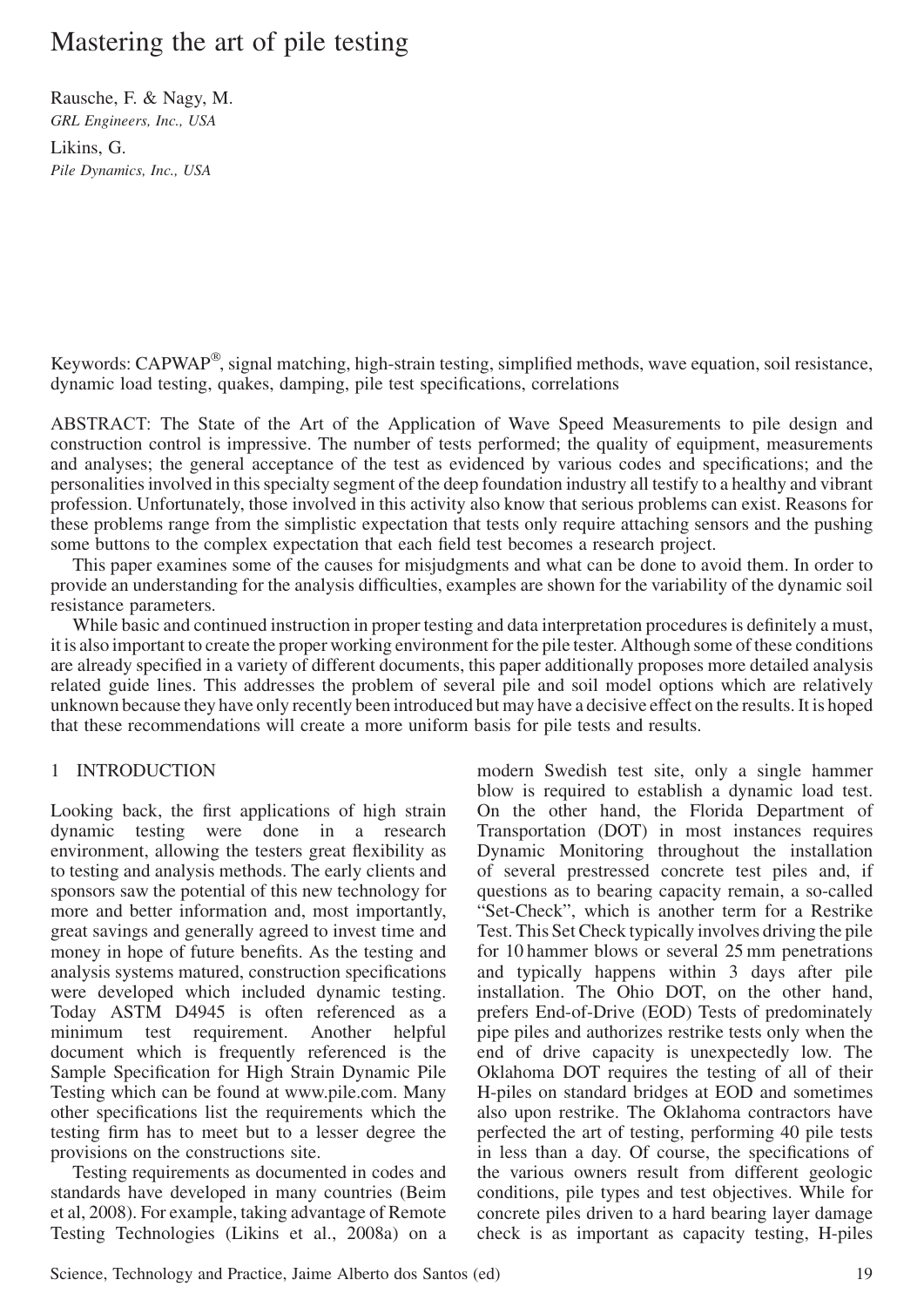driven into weathered rock or silt shales often have to be checked for relaxation.

Problems with wrong or inconclusive results sometimes cause disputes. Normally they can be resolved given good quality dynamic test records. However, poor test preparations often render the pile test records inconclusive. Proper test preparation can avoid problems and in the past major emphasis has been placed on assuring proper training and knowledge for the testing and analysis engineer (tester). Unfortunately, civil engineering education at best allows for a few hours of instruction in deep foundation testing and text books describing the dynamic tests and analyses sometimes confuse the dynamic methods. Fortunately, good texts such as Salgado, 2008 also exist. Thus, someone involved in the testing has to undergo extensive initial training and continued education should occur at regular intervals. Certification of testers through an independent professional service is now possible (www. FoundationQA.com), however, to date this has been successful only for those geographic areas where both testing firms and clients have been positive about its value.

While the testing itself can be demanding, the analysis is challenging too. Both a wave equation analysis which simulates the whole process and a signal matching analysis, based on collected records, (e.g. CAPWAP) are not simple processes. Dynamic soil parameters which are important for a good match and a good correlation defy clear relationships with standard soil properties. Furthermore, it is important that the analyst clearly presents the various results in the test report so that the intended reader of the report has a clear understanding of the tested or expected pile and soil performance.

## 2 PROBLEM STATEMENT

Likins et al., 2008 have described what constitutes a good PDA test and that paper is a basis for the following discussion as to what can be done to avoid poor test results and what can be reasonably expected from a good test. Let us look at potential problems in the deep foundation analysis and testing arena.

## 2.1 Static analysis and static test problems

Civil engineers like to analyze information, create a design and then construct the project. Why is it so different with deep foundations? We have loads and static formulas to estimate pile length from soil investigation information. In certain geographical areas, geotechnical engineers get good correlations with static tests as long as their experience continue to match the soil testing methods, pile types, and pile installation procedures. However, when analyzing piles in an unknown or unfamiliar geology, the



Figure 1. Comparison of capacities from analysis of driven pile and static load test on companion pile – after Viana da Fonseca and Santos (2003).

same geotechnical engineers struggle to achieve good correlations. Unfortunately, even in a familiar environment, the soils often vary enough to cause surprises. Fig. 1 shows the analytically predicted capacity by 16 participants for a driven pile installed and tested for a prediction event conducted at the University of Porto in 2004 (Viana da Fonseca et al, 2005). The predictions varied by a factor 5 even though the soil parameters were carefully evaluated and documented. Only 1 out of 16 predictions was within 20% of the static load test capacity (SPLT). Using recommended static analysis programs, e.g. free software such as DRIVEN (www.fhwa.dot.gov) or proprietary codes and methods such as UNIPILE (www.unisoftltd.com) does not necessarily yield better predictions if there is a lack of local experience factors. Major reasons why experience in a particular geology with a particular pile type and installation procedure is necessary include:

- (a) The in-situ or laboratory test results usually have a great scatter and can be interpreted differently by different analysts.
- (b) The pile installation process greatly changes the soil leading to loosening, densification, liquefaction, remolding and setup, scaling effects of pile vs. in situ tests, etc.
- (c) Due to site variability, the borings may not reflect the soil properties near the tested piles.
- (d) The analysis methods are based on experiences in certain pile and soil types and may not be applicable to differing conditions.
- (e) Differing installation methods (e.g. jetting or pre-boring) or sequences for multiple pile installations may affect the result.

Because of these uncertainties with static analysis methods, dynamic testing and analysis and static testing are frequently recommended. In the past, for the driven pile, the simplest test was always the blow counting either combined with dynamic formula or wave equation analysis while for the bored piles static tests had to be done.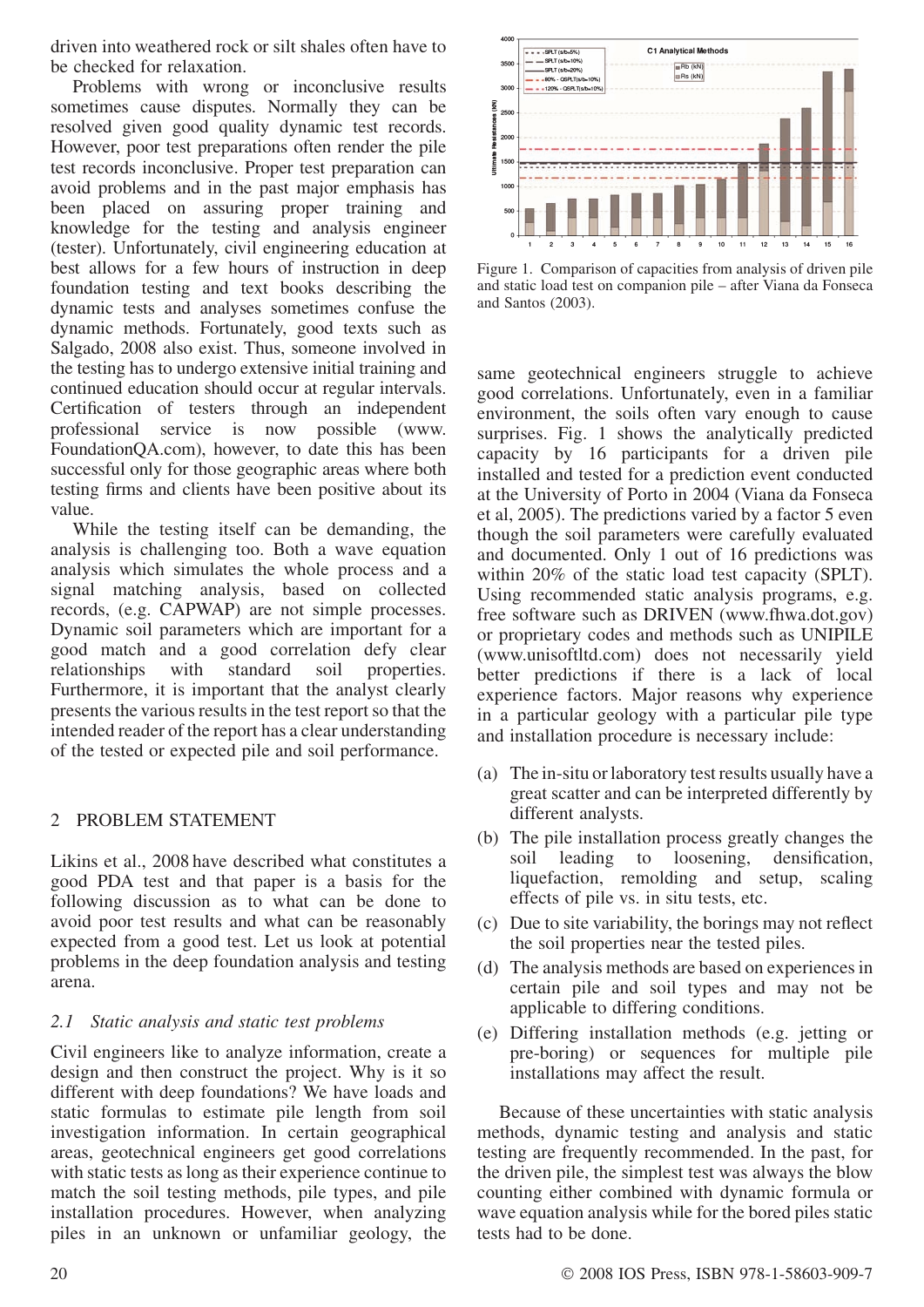Static tests have their own problems, primarily because of money and time constraints and, therefore, can only be reasonably done on one or at most a few piles. In addition, like any other pile test, static testing has to be done after a sufficient waiting time and with sufficient reaction load capacity. Also, there should be no disturbance of the piles after they are installed. For example, installing reaction piles after the test pile installation may lead to severe inaccuracies. Interpretation of the capacity result may result in widely divergent answers from the same load-movement curve (Duzceer et al, 2000). Fellenius, 1980 also has addressed problems with both interpretation methods and measurement for static load tests.

#### 2.2 Dynamic analysis problems

Enough has been said about the unreliability of dynamic formulas and this subject is not further discussed in this paper. The wave equation analysis (PDI, 2006) has (or should have) replaced the dynamic formula. It does not require dynamic testing and helps selecting an adequate pile driving system. For reliable results, the analysis requires reliable hammer, pile and soil information as an input. We have discussed the problem with reliable and adequate information from soil borings. The advantage of the dynamic analysis over the static analysis is that feedback from the installation of the driven pile (e.g. hammer energy provided and set per blow achieved) is considered in the capacity prediction process.

Randolph, 1992 suggested that the Smith parameters of quakes and damping factors are not easily derived from standard soil mechanical parameters. The point is well taken and particularly when we do drivability analyses it may be better to derive the quake and damping factors from well performed laboratory tests or from accurate in-situ tests rather than using standard recommendations which are at best a good average over the whole world's soil conditions. For example, Randolph recommends calculating the quake based on shear modulus and pile diameter with the caveat that dynamic and residual stress effects would require additional adjustments. Based on typical shear strength and shear modulus values, Randolph estimates shaft quakes to vary between 0.2 and 0.5% of diameter (D/500 to D/200) and toe quakes between 1 and 2% of diameter (or D/100 to D/50).

Short of more accurate laboratory or in-situ test results, simulation analyses can be improved if energy, stress and soil resistance parameters are determined by measurement and signal matching. This leads to the so-called "Refined Wave Equation" analysis (Hannigan et al., 2006). Discussion of this subject is beyond the scope of this paper, but it should be mentioned that a tester familiar with simulation analyses both for test preparation and post analysis has a distinct advantage through expanded knowledge.

To illustrate the problems with dynamic soil resistance parameters, a study was made where the calculated shaft and toe damping factors,  $J_s$  and  $J_t$ , have been summarized for 55 load test cases. The data investigated was taken from a data base maintained by GRL. It includes results from static and dynamic tests, performed on a variety of pile types, pile sizes and soil types. Much of this data was used in a correlation study performed by Likins et al. (2004). A few cases were omitted for which, for example, the static and restrike test times were too different or where the restrike energy was insufficient for full resistance activation. The correlation of the remaining original dynamically calculated capacities with the static load test capacities, evaluated by the Davisson Offset Criterion (Fig. 2), was good for the restrike results, with the ratio of dynamic to static capacity having a Coefficient of Variation (COV) of 0.16. Given such a good correlation, it can be expected that the associated quakes and damping factors also are reliable.

Fig. 3 shows for shaft and toe, respectively, damping factors calculated from beginning of



Figure 2. Correlation of CAPWAP capacity with static load test capacity for 55 cases selected for the damping and quake study.



Figure 3. Shaft and toe damping factors: EOD vs BOR from 55 tests.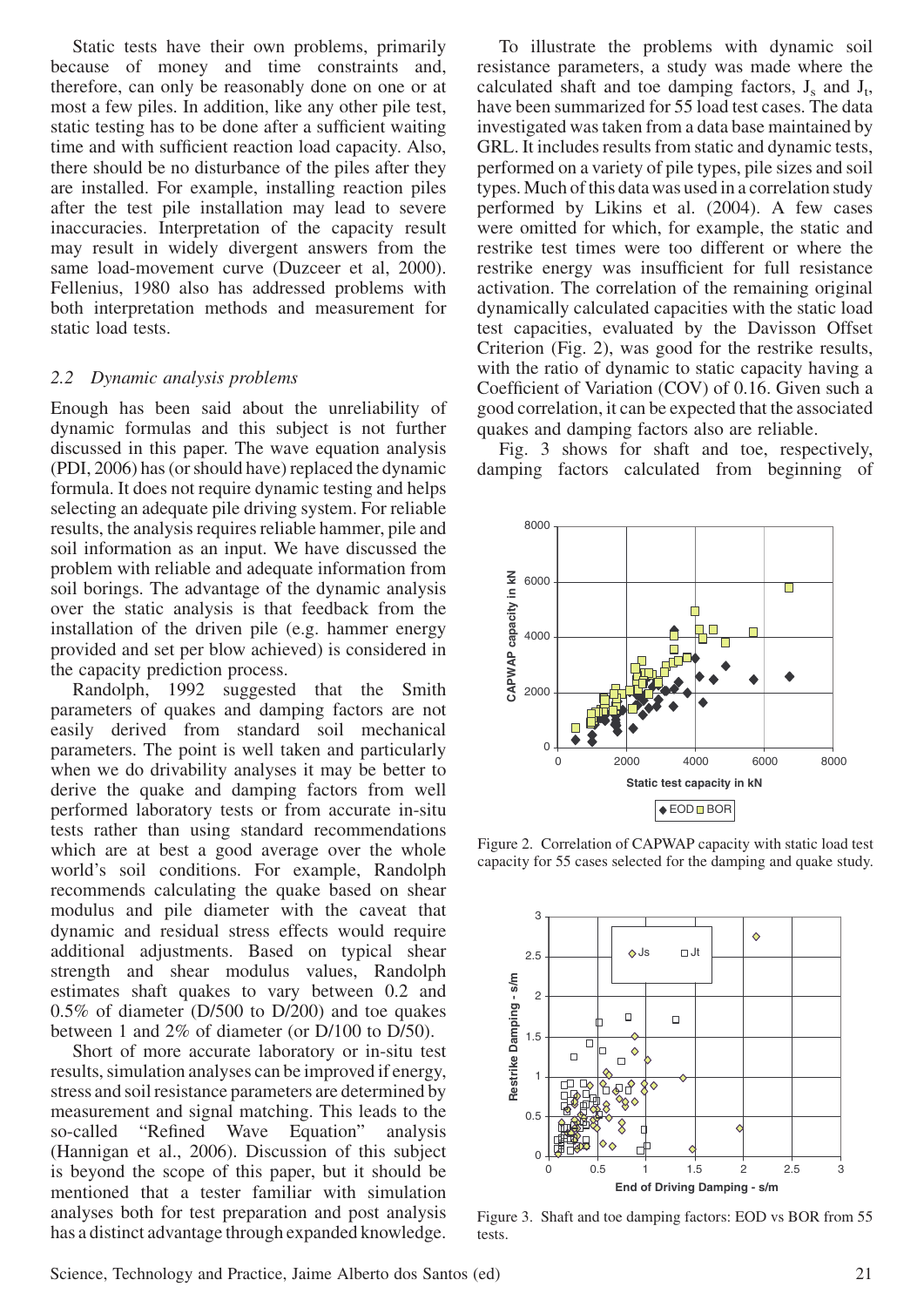restrike (BOR) vs. those calculated from end of drive (EOD) records. These damping factors are of the Smith-viscous type, i.e., with these factors, damping is calculated as:

$$
R_{d, si} = R_{si} J_{si} v_{si}
$$
 (1a)

$$
R_{d, t} = R_t J_t v_t \tag{1b}
$$

where  $R_{d,si}$  and  $R_{d,t}$  are, respectively, the shaft (at segment i) and toe damping forces,  $R_{si}$  and  $R_t$  are the shaft (at segment i) and toe ultimate static resistance forces (for the toe also the variable static resistance with time rather than the ultimate value is sometimes used for  $R_t$ ) and  $v_{si}$  and  $v_t$  are the velocity at shaft and toe.  $J_{si}$  and  $J_t$  are the damping factors for shaft segment i and toe, respectively.

Ideally, if the damping factors were the same at all times for a certain soil, since each point of Fig. 3 pertains to the same soil material (though tested at different times), all points would fall on the 45 degree lines. Clearly, there is quite a scatter and that is expressed by the relatively high coefficients of variation of the ratios of the BOR to EOD damping factors shown in Table 1. The scatter is somewhat reduced if, as shown at the bottom of Table 1, an overall or weighted average damping factor is computed according to the following formula.

$$
J_{comb} = (J_s R_s + J_t R_t)/(R_s + R_t)
$$
 (2)

where  $R_s$ , is the sum of all  $R_{si}$  values. The resulting BOR versus EOD combined damping factors are shown in Fig. 4.

Table 1. Damping factors and quake values from 55 End of Drive and Beginning of Redrive tests analyzed by CAPWAP

|                          | Average | COV  | Average                    | COV   |
|--------------------------|---------|------|----------------------------|-------|
| Damping Results          | s/m     |      | Ratio<br>$J_{BOR}/J_{EOD}$ | Ratio |
| <b>EOD</b> Shaft         |         |      |                            |       |
| damping                  | 0.61    | 0.68 |                            |       |
| <b>BOR Shaft</b>         |         |      |                            |       |
| damping                  | 0.62    | 0.71 | 1.18                       | 0.58  |
|                          |         |      |                            |       |
| EOD Toe damping          | 0.38    | 0.69 |                            |       |
| <b>BOR</b> Toe damping   | 0.56    | 0.78 | 1.72                       | 0.69  |
|                          |         |      |                            |       |
| <b>EOD</b> combined      |         |      |                            |       |
| damping                  | 0.49    | 0.66 |                            |       |
| <b>BOR</b> combined      |         |      |                            |       |
| damping                  | 0.57    | 0.74 | 1.26                       | 0.48  |
|                          |         |      |                            |       |
| <b>Quake Results</b>     | Mm      |      | D /quake                   |       |
| EOD Shaft quake          | 2.8     | 0.44 | 181                        | 0.53  |
| <b>BOR Shaft quake</b>   | 2.6     | 0.41 | 201                        | 0.61  |
|                          |         |      |                            |       |
| EOD Toe quake            | 8.3     | 0.58 | 71                         | 0.67  |
| <b>BOR</b> Toe quake     | 6.6     | 0.66 | 89                         | 0.61  |
|                          |         |      |                            |       |
|                          |         |      | $k_{t-BOR}/k_{t-}$         |       |
| <b>Stiffness Results</b> | kN/mm   |      | EoD                        |       |
| <b>EOD</b> Toe Stiffness | 125     | 0.85 |                            |       |
| <b>BOR</b> Toe Stiffness | 211     | 1.22 | 2.27                       | 1.15  |



Figure 4. Combined damping factor J-comb (BOR vs EOD) for the 55 selected cases.

Averaging the damping factors we see in Table 1 shaft values near the usually recommended value for clay of 0.65 s/m. This suggests that, on the average, the GRLWEAP, 2005 recommended shaft damping values of 0.16 s/m for sand and 0.65 /m for clay are on the low side since the 55 cases shown were driven in both granular and cohesive soils. For the toe, the average damping factor increases from 0.38 s/m at EOD to 0.56 s/m at BOR (recommendation is 0.50 s/ m) or an increase of nearly 50%. The average of the ratios of BOR to EOD damping factors show an even greater increase of up to 72% for the toe (Table 1). The higher BOR damping factors can be in part explained by lower restrike velocities. Gibson et al., 1968 had shown that the effective Smith damping factor would be expected to be greater for smaller pile velocities (that is why they suggested the use of an exponential damping law). However, the change of soil properties certainly has an even greater influence and it is obviously very difficult to choose the proper damping factors for a pre-construction analysis. Too many different phenomena, including energy losses, inertia effects, viscous effects, incomplete resistance activation, radiation damping etc. have to be covered by the damping forces in a dynamic analysis.

The shaft quakes,  $q_{si}$ , at a segment i along the shaft and the toe quake,  $q_t$ , express the inverse of the soil stiffness,  $k_{si}$  and  $k_t$  of the material in the pile-soil interface at shaft and toe, respectively. For pile displacements less than the quake values the relationship between stiffness and quake is given by

$$
q_{si} = R_{si}/k_{si}
$$
 (3a)

$$
q_t = R_t/k_t \tag{3a}
$$

Like the damping factors, the quakes affect the calculated capacity. For wave equation analyses, the GRLWEAP, 2005 recommendations are a shaft quake of 2.5 mm and a toe quake between D/60 and D/120 where D is either the pile width or diameter. Table 1 shows that, on the average for the 55 CAPWAP results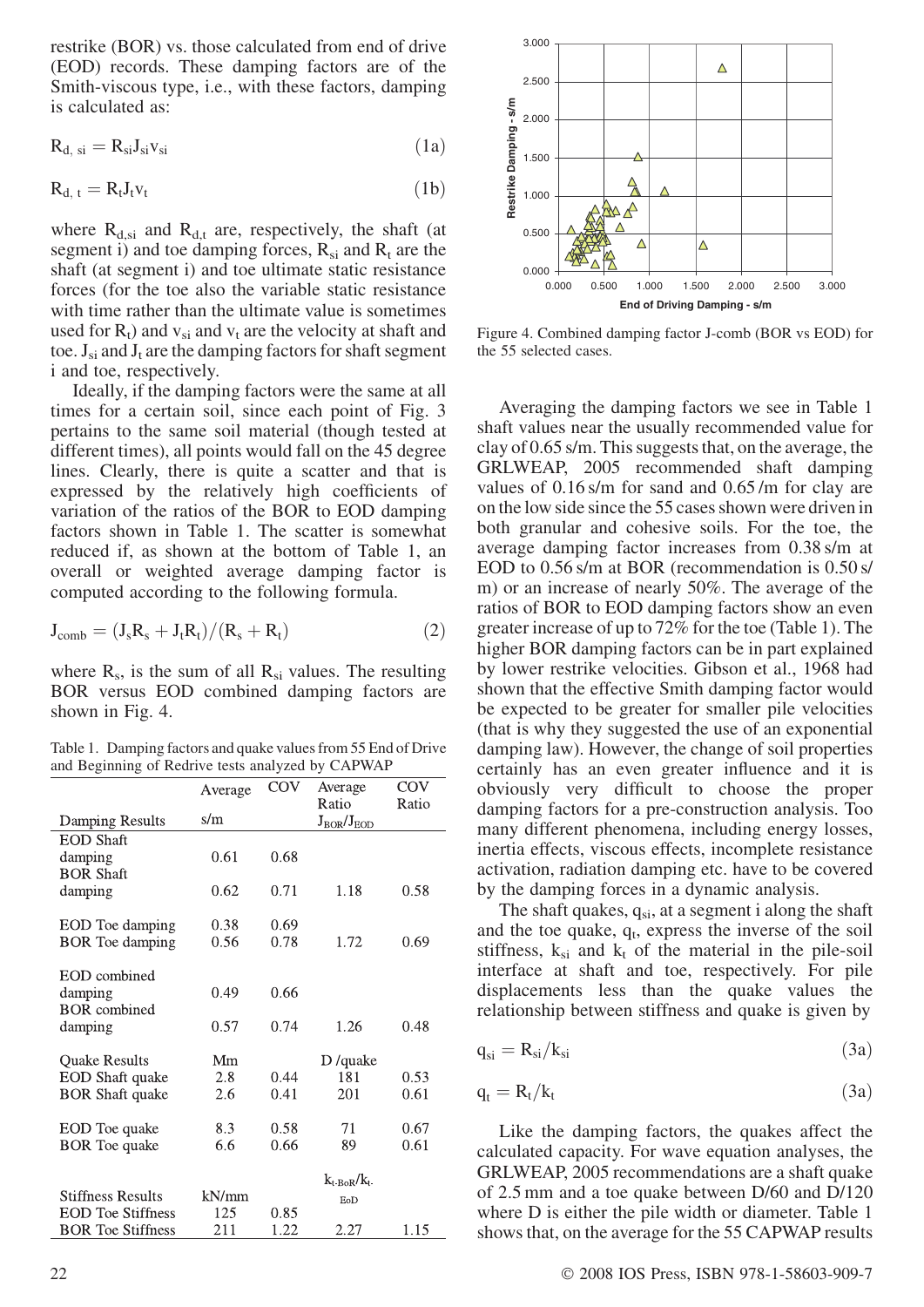investigated, the calculated shaft quake is indeed close to 2.5 mm (or on the average 1/200 to 1/180 of the diameter) both for EOD and BOR. The toe quakes, on the other hand, display higher averages of 7 to 8 mm, corresponding to 1/70 to 1/90 of the average diameter or width, D, for EOD and BOR, respectively. This indicates that the soil at the pile toe behaves somewhat stiffer during the restrike than during installation. Fig. 5 also shows that toe quakes can reach 25 mm. The scatter of the toe quakes is substantial and the correlation with the pile size is weak. This can be attributed to the quake values being not only a function of pile size, but also of soil type, densification or loosening due to driving, soil stiffness and soil strength. Calculating the toe resistance stiffness according to Eq. 3 we see in Table 1 that the average of the toe stiffness ratios of BOR to EOD increases by a factor greater than 2. Again the scatter is significant owing to the many pile sizes and soil types in this study. For stress predictions the toe quake value is important and the scatter shows why simulation analyses are potentially inaccurate.

This study of different pile types and soil types suggests that the dynamic shaft resistance parameters are reasonably close to those normally expected and are not much affected by the time of testing. On the other hand, toe resistance factors differ more between EOD and BOR. While the toe damping factor may be chosen lower than recommended for EOD, it increases significantly during setup and is then close to the recommended value. While toe quakes are on the average D/71 and therefore slightly lower than the recommended D/60 for looser than very dense soils or softer than hard soils, they tend to the very dense/hard recommendation (D/120) when testing is done during restrike (D/89). The scatter is great and much can still, and should, be done to improve the recommendations, particularly for the pile toe; on the other hand the shaft values need not as much research attention.

While it is instructive to consider a variety of pile and soil types, it is also of interest to investigate the variability of dynamic soil resistance parameters at the



Figure 5. CAPWAP calculated toe quakes vs pile diameter or width for the 55 selected cases.

count. The results were taken from 42 H-piles (10 to 12 m long) driven in two abutments of two adjacent single span bridges. The piles were driven by a 1.6 tonnes diesel hammer to generate a minimum capacity of 730 kN in shale. After reaching the desired capacity by the Case Method, the piles were driven another one to two feet, i.e., not much effort was made in stopping the piles at exactly the same capacity.

Correspondingly, the figure shows a clear trend of capacity and end bearing increase with blow count while the shaft resistance, as would be expected for not much variation in pile penetration, was rather constant. Table 2 summarizes various dynamic soil resistance parameters obtained by CAPWAP for the piles at this site.

There is, once again, quite a bit of scatter in the capacity-blow count relationship. One of the reasons is the variability of the hammer energy transferred to the pile tops which, apparently, was independent of driving resistance (Fig. 7). An even greater scatter exists in the calculated shaft and toe damping factors (Fig. 8) which have been normalized by standard recommendations. The combined damping factor, again calculated as per Eq. 2, is more stable. For the shaft quake the trend may be coincidental. In contrast, the toe quake (Fig. 9) shows a definite, decreasing trend relative to blow count. Apparently, as the toe bearing increased so did its stiffness, but not

Table 2. Statistics of results from 42 CAPWAP analyses for the same site

| Quantity                | Quantity         | Average  | COV      |
|-------------------------|------------------|----------|----------|
|                         | Reference        | of Ratio | of Ratio |
|                         | Value            |          |          |
| Total capacity          | 730 kN           | 1.54     | 0.19     |
| Shaft capacity          | 730 kN           | 0.54     | 0.14     |
| Toe capacity            | 730 kN           | 1.00     | 0.26     |
| Shaft damping           | $0.65$ s/m       | 1.07     | 0.22     |
| Toe damping             | $0.50$ s/m       | 0.54     | 0.40     |
| <b>Combined Damping</b> | $0.50$ s/m       | 0.84     | 0.19     |
| Shaft quake             | $2.5 \text{ mm}$ | 0.46     | 0.32     |
| Toe quake               | $2.5 \text{ mm}$ | 4.15     | 0.23     |
|                         |                  |          |          |



Figure 6. CAPWAP capacity results for 42 piles at the same site.

same site. As an example, consider Fig. 6 which shows CAPWAP calculated capacities relative to the required ultimate capacity as a function of blow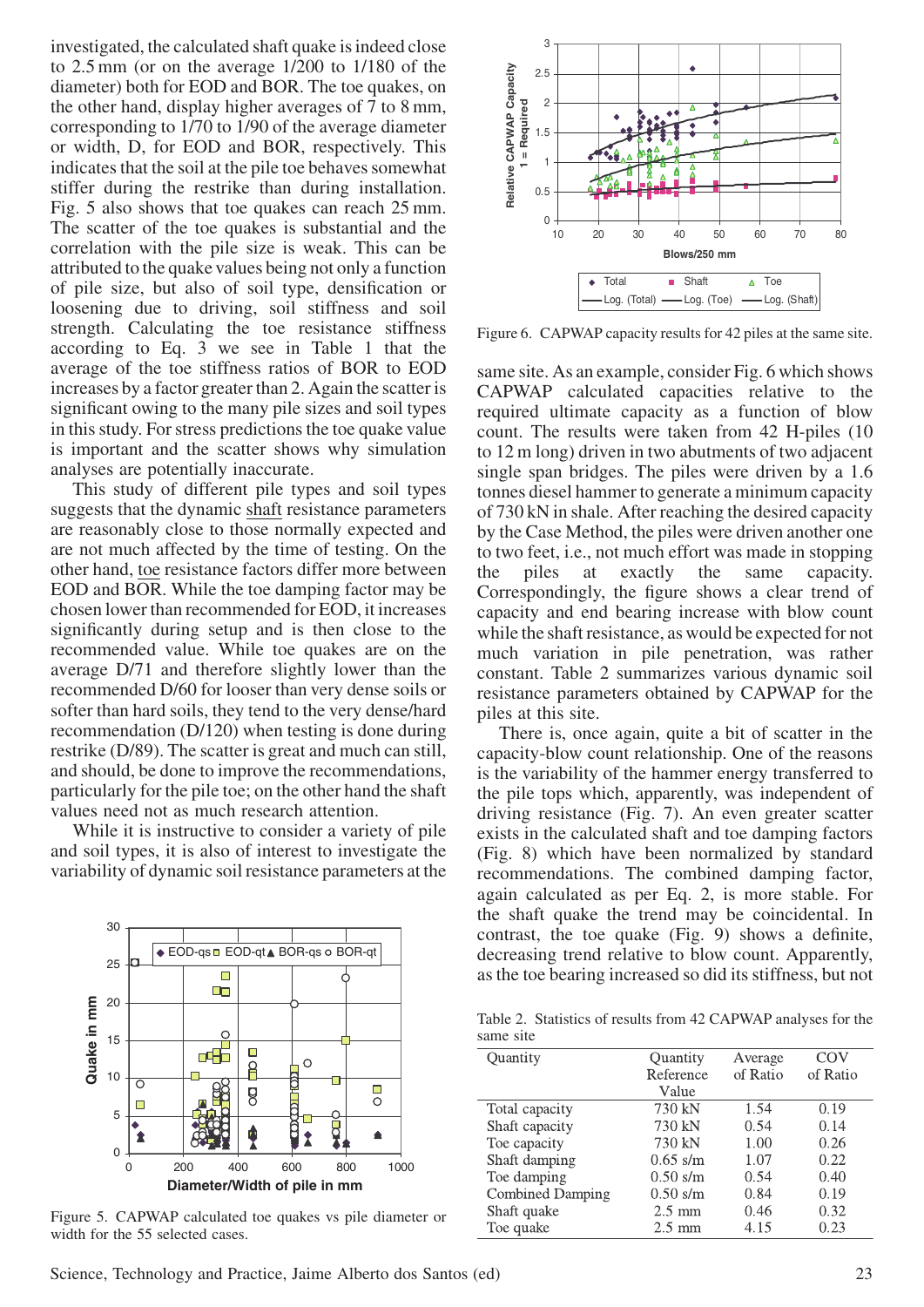

Figure 7. Energy transfer ratio vs blow count for 42 piles at the same site.



Figure 8. Damping values for 42 piles at the same site.



Figure 9. Quake values for 42 piles at the same site.

only because of the resistance increase itself, but also because of the reduction in its elastic limit (Fig. 10). Furthermore, the toe quake was much larger (3 to 6 times) than would ordinarily be expected for an H-pile driven into shale – or into any other soil for that matter. This example suggests that when determining the Smith soil model parameters, soil type is not a sufficient information, because of the great variations within the same soil layer.



Figure 10. Toe resistance stiffness in shale for 42 piles at the same site.

# 2.3 Dynamic monitoring problems

Dynamic monitoring requires that the pile is instrumented during all or a part of its installation. The result is an assessment of hammer performance, pile stresses, pile integrity and capacity at the time of testing. Dynamic monitoring is often required where long piles are driven with many hammer blows through layers of variable resistance and/or to or through hard soil or rock layers. It is particularly useful for concrete piles where high tension stresses may develop during early pile driving or compressive stresses can cause damage at either top, along the pile or at the bottom. Potential problems include:

- 1. Erratic/erroneous measurements possibly exist due to (a) sensor attachment problems, faulty sensors or cables, or sensors out of calibration; (b) pile top problems including poor quality pile top material, cracks in concrete, and yielding steel or (c) excessive magnitudes of hammer eccentricity, stresses, frequencies or accelerations. The test engineer can be blamed for the conditions in (a), but conditions (b) and (c) require better quality materials or pile top preparation (e.g. flat, perpendicular to pile axis), or better hammer-pile alignment by the contractor for improvement.
- 2. Improper pile property input produces erroneous results: this condition may be due to a mistake of the test engineer, but it may also be based on wrong information provided to the engineer; for example, the pipe wall thickness is not easily verified once the pile is in the leads. Also the pile size and material strength is frequently unknown. For example, tolerances of steel pipes, rolled steel sections or concrete piles may be higher than nominal by 10% and that would mean that energy and capacity results (but not stresses) could be low by as much as 10%.
- 3. Required capacity wrongly assessed; this is a common problem because of the difficulty of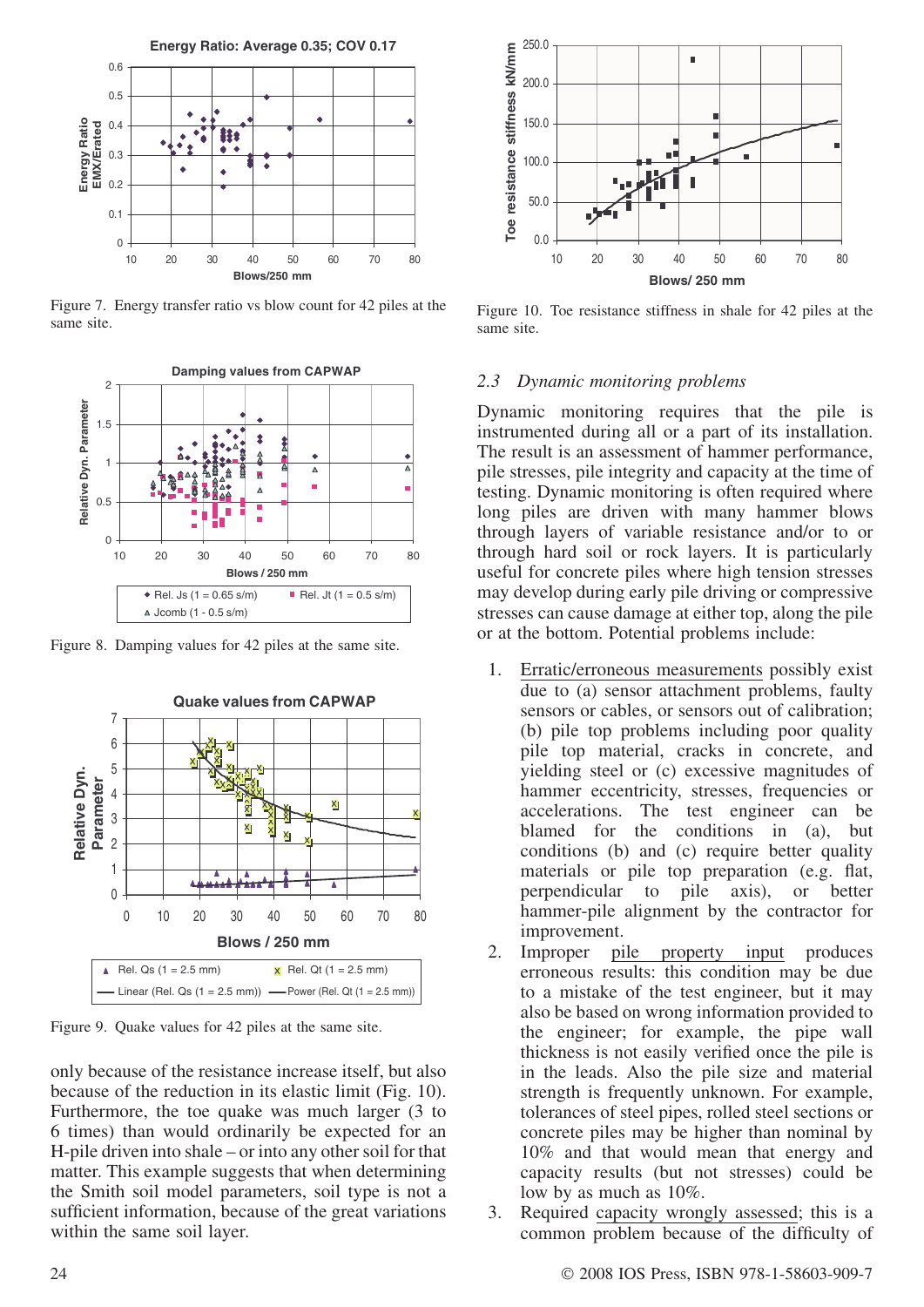doing an accurate capacity assessment during driving when there is little time to perform a rigorous signal matching analysis. Ideally, specifications would allow for some time during the pile installation for the engineer to do some analysis. Hopefully, in the future more frequently than is currently the case, with on-site internet access, data will be immediately sent to office personnel to help with the signal matching analysis while testing goes on at the site.

- 4. No clear relationship between blow count and calculated capacity. If only a few tests are conducted on a site, a clear trend may not be apparent. The example of Fig. 6, discussed above, showed a clear trend of capacity versus blow count, however, it also showed great scatter. Reasons for the scatter were discussed earlier. Considering this scatter, if only 4 instead of 42 piles had been tested, the results could have been bewildering. Specifications should, therefore, require sufficient numbers of tests to assess site variability and confirm consistency of conclusions.
- 5. Pile damage recognized late or not at all; unfortunately damage is always recognized too late because it takes a few hammer blows until it is certain that damage has indeed occurred, and once damaged the pile cannot be fully restored. Not recognizing existing damage at all is another question; it may happen because the pile is non-uniform, the records are inconsistent, damage is very close to the pile toe or the wave speed is not accurately known. Furthermore a damage such as an ovalization of a pipe may not produce a discernible reflection and similarly a twisted H-pile, embedded in rock (the pile in Fig. 11 was driven into karst) may not always cause a clear damage reflection, because the axial pile



Figure 11. Example of a twisted H-pile (below) and the associated EOD record of force (upper curve) and velocity vs time.

impedance does not abruptly change. In the dynamic pile test record, a damage reflection would be indicated by a clear reduction of the gap between force and velocity prior to the pile toe reflection. In Fig. 11 the time of the pile toe reflection is indicated by the second major vertical line and before the time there is no clear reduction of the difference between force and velocity. It may also be debatably as to what constitutes pile damage. For example, a hairline crack of a prestressed pile would, under certain circumstances, be a non-issue. In a corrosive environment, however, it may not be tolerated and considered a pile damage. In the absence of tension stresses during the test, the hairline crack may not be recognized by standard dynamic monitoring.

- 6. Pile erroneously classified as damaged; this may occur when measurement problems exist, a splice exists and it may cause a reflection even though it is not cracked or broken, or when the pile material wave speed is unknown.
- 7. Stresses not maintained below safe levels; this may be due to a lack of knowledge of the pile material strength or, for concrete piles, an inaccurate wave speed which affects the measured stress level. Bad strain and/or acceleration measurements are an obvious reason for misjudged stresses. Sometimes the tester knows that stresses are high yet communication with the contractor is lacking or delayed; it is important, therefore, that communication be established between inspector or foreman and tester to prevent damage from high stress conditions.
- 8. Inadequate hammer performance not or erroneously recognized; acceptable hammer performance has to be reasonably defined in the specifications so that it is not a judgment call. Such definitions have to be inspired by knowledge of what can reasonably be expected from a certain hammer type. A wave equation analysis may provide insight.
- 9. Unhappiness develops when the pile driving progress is slow due to delays caused by construction site problems, such as mobility constraints or equipment breakdown and repairs; relatively minor interruptions caused by sensor attachment are then blamed for the slow progress even though these are only incidental time delays.
- 10. Initial conclusions later revised and/or final report late; Revision of initial field results, particularly capacity, must be expected after subsequent signal matching. Reasonable conditions for the report should be placed on the engineer. For example, requiring monitoring on a continuous 12 hour/day schedule and then requiring results within 24 hours is unreasonable unless testing and analysis can be done by two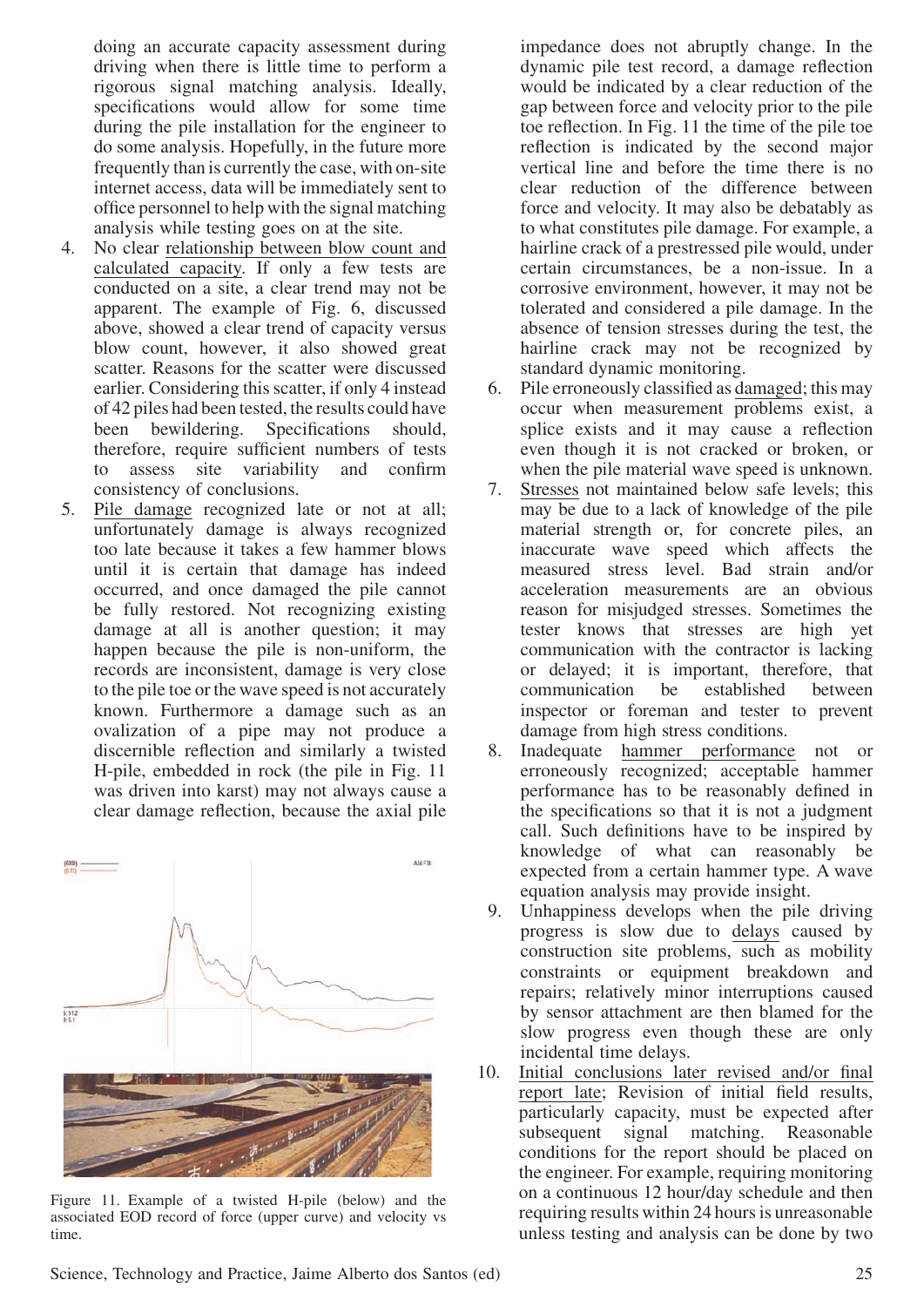engineers. Also, after the field work is finished, the tester has to travel back to the home office. Note that some delays can be minimized if the tester is given basic hammer, driving system, pile, bearing capacity and soil information without delay. Problems with a late report can also be reduced if the tester can access the internet and have a second engineer at the home office do the analysis work. Remote testing (Likins et al 2004b) will further alleviate this problem.

## 2.4 Dynamic load testing problems

Bearing capacity determination is often the most important objective of dynamic pile testing because this is where the most money and time can be saved. Unfortunately, these economic and time advantages have caused a push for even lower testing cost and shorter construction interruptions. As a result, quality of testing and reliability of results suffer. On the other hand promising too much (no preparation needed; we will be in and out in no time; any hammer will do; analysis is unnecessary and only adds cost; etc.) is the fault of the testing houses in their quest for getting a job. Potential problems, for example described by Likins et al. (2008b), include insufficient waiting time between pile installation and test, and insufficient hammer size. The latter problem is aggravated if more capacity has to be activated than possible due to a limited pile size (i.e., the required capacity divided by pile cross sectional area exceeds approximately 80% of pile strength.) Other potential problem areas include an excessively soft cushion (because of fear to damage an installed and intact pile), or poor pile top condition for measurements and energy transfer (Fig. 12).

For bored piles, the concrete has to have achieved sufficient strength prior to testing. If the pile top is not square with the pile axis, and flat, the data can be compromised. Furthermore there has to be sufficient and competent working space around the pile both for proper sensor attachment and for impact device placement.

# 2.5 Signal matching problems

The signal matching analysis, based on measurements, is currently our best means for dynamically assessing capacity. Since the late1980s the CAPWAP program includes a reasonably accurate automatic procedure (Likins et al., 2004); CAPWAP is the most commonly used signal matching program and employs the soil model proposed by Smith in the 1950s with some modifications (PDI, 2006). The unknown parameters of this model are the static ultimate resistance forces (both positive during loading and negative during unloading) along shaft and toe, the associated damping and quake values, the latter both for loading and unloading, radiation



Figure 12. Example of a pile unsuitable for testing.

damping for shaft and toe, damping options (Smith and viscous), residual stress analysis option and soil mass related resistance forces. Occasionally, the automatic procedure fails to properly separate the end bearing from the shaft resistance near the toe, however, it is doing well in predicting total capacity.

Signal matching is frequently criticized of being non-unique. Indeed it is possible to achieve differing results. Viana da Fonseca and Santos (2005), reported the analysis results prepared by six different analysts for records from one or more hammer blows for a Class A prediction; analysts were given the same records for one test pile and the participants analyzed up to five different hammer blows. Fig. 13 shows the results from Signal Matching including the calculated ultimate values of end bearing (Rb), shaft



Figure 13. Comparison of capacities from signal matching of dynamically tested pile and static load test on companion pile after Viana da Fonseca and Santos (2003).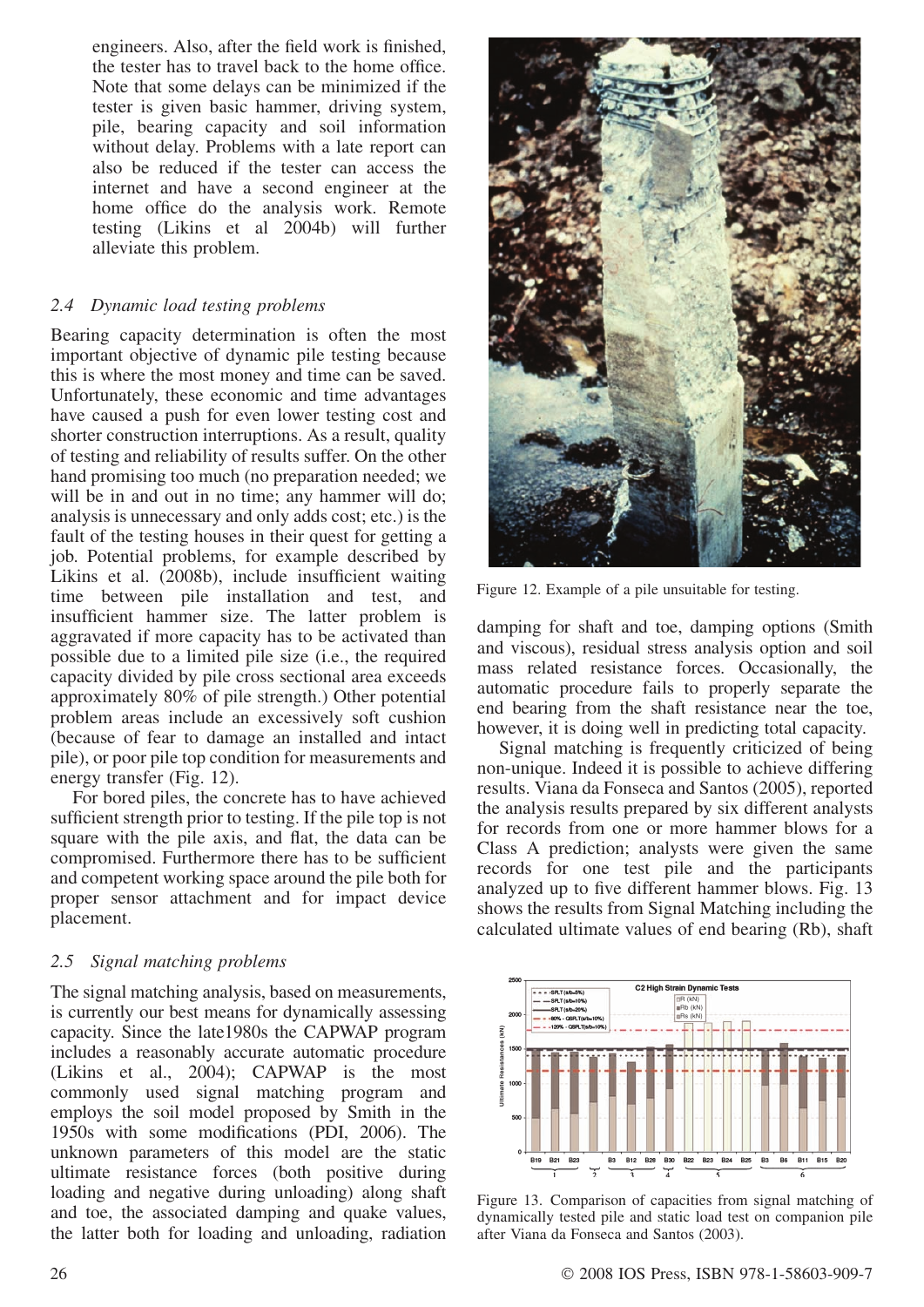resistance (Rs) and total ultimate capacity (R). Five analysts had rather comparable R values, as is commonly true, although their Rs and Rb showed some variability. One tester obviously predicted high, but still close to the upper limit of static test interpretation (QSPLT) of a companion pile. It is interesting that Fellenius, 1988, reported similar predictions from a variety of analysts at the  $3<sup>rd</sup>$ International Stress Wave Conference.

Admittedly, non-uniqueness of damping and quake factors in addition to the separation between end bearing and shaft resistance can be a problem. Reducing the number of unknowns by simplifying the model would be one possible solution, however, the number of unknowns actually increases as more experience is gathered, owing to the large variety of conditions which must be represented with the same soil model. One way of reducing the number of unknowns would be pre-assigning damping and quake values or at least to limit their possible ranges and that has lead to some success. But this requires extensive experience for a variety of pile and soil types and should be done under consideration of the particular pile type tested. For example, a drilled shaft test conducted with low velocities requires different factors than a driven steel pile test. In any event, if the number of unknowns is severely reduced then the model may be incorrect, the signal match may not be satisfactory and the capacity might not be correctly determined.

As for the suggestion to use static analyses results as a guide for the signal matching process, only when the signal match is indifferent to capacity changes would this be of help. In most cases such a process would be counter to the idea of a "Best Match". Comparing the results shown in Figs. 1 and 13, it is obvious that static analysis results generally do not help improve the results obtained by signal matching.

## 2.6 Simplified analysis vs. signal matching and automatic signal matching

The simplified method, having only one damping factor as an unknown produces a unique result fo one damping factor. In fact, it is easy to see the influence of the damping: the higher the factor, the lower the static capacity. However, if no "calibration analysis" is performed, a temptation to "negotiate" a certain damping factor may develop since results for different assumed damping factors can vary widely. Years of practice (since 1970) show that much more reliable results are obtained if damping factors for a site are established by signal matching. In the example case of 42 piles driven at the same site, the CAPWAP and the Case Method capacity with a damping factor  $J = 0.8$  (Fig. 14) shows good correlation over a wide range of capacity values.

There are two schools of thought when it comes to signal matching. One school strongly advocates an automatic solution which has not been modified by the



Figure 14. Simplified vs Signal Matching for 42 cases at the same site.

analyst and, therefore, should represent an unbiased capacity prediction. The automatic procedure minimizes the differences between calculation and measurement, and includes various restrictions on the selection of the model parameters and in so doing produces a unique solution. The disadvantage of the automated procedure is that its solution may not be the most enlightened and depends on the particular computer program which in turn is the result of more or less experience. The second group of CAPWAP analysts therefore prefers a solution which is derived only by interaction between computer and an experienced engineer to adjust the soil model parameters. The present CAPWAP combines the advantages of both approaches by requiring engineer interaction while offering powerful automatic options.

### 3 RECOMMENDATION FOR DEVELOPING A DRIVING CRITERION

- a) After all testing and analyzing is completed, the tester often has to develop a pile installation criterion and that is again an activity that can lead to confrontation. The driven pile has an advantage over all other foundation elements: it is being tested as it is being installed, even if testing is only an observed blow count. This advantage exists only if the piles are driven to a reasonable installation criterion. Test piles can be from a special preconstruction test program, or they may be simply some of the first production piles on smaller projects. The driving criteria for the test piles must be decided in advance or problems will quickly develop. The installation criteria may be based on depth of penetration (high setup soil), blow count (when no measurements are taken) or simplified method which, within a short time period, should be backed up by signal matching.
- b) Making sense out of the resulting, potentially huge volume of data is not a simple matter. The data may include a possibly large number of installation and restrike dynamic tests which have to be evaluated for capacities by signal matching, stress levels at top and along the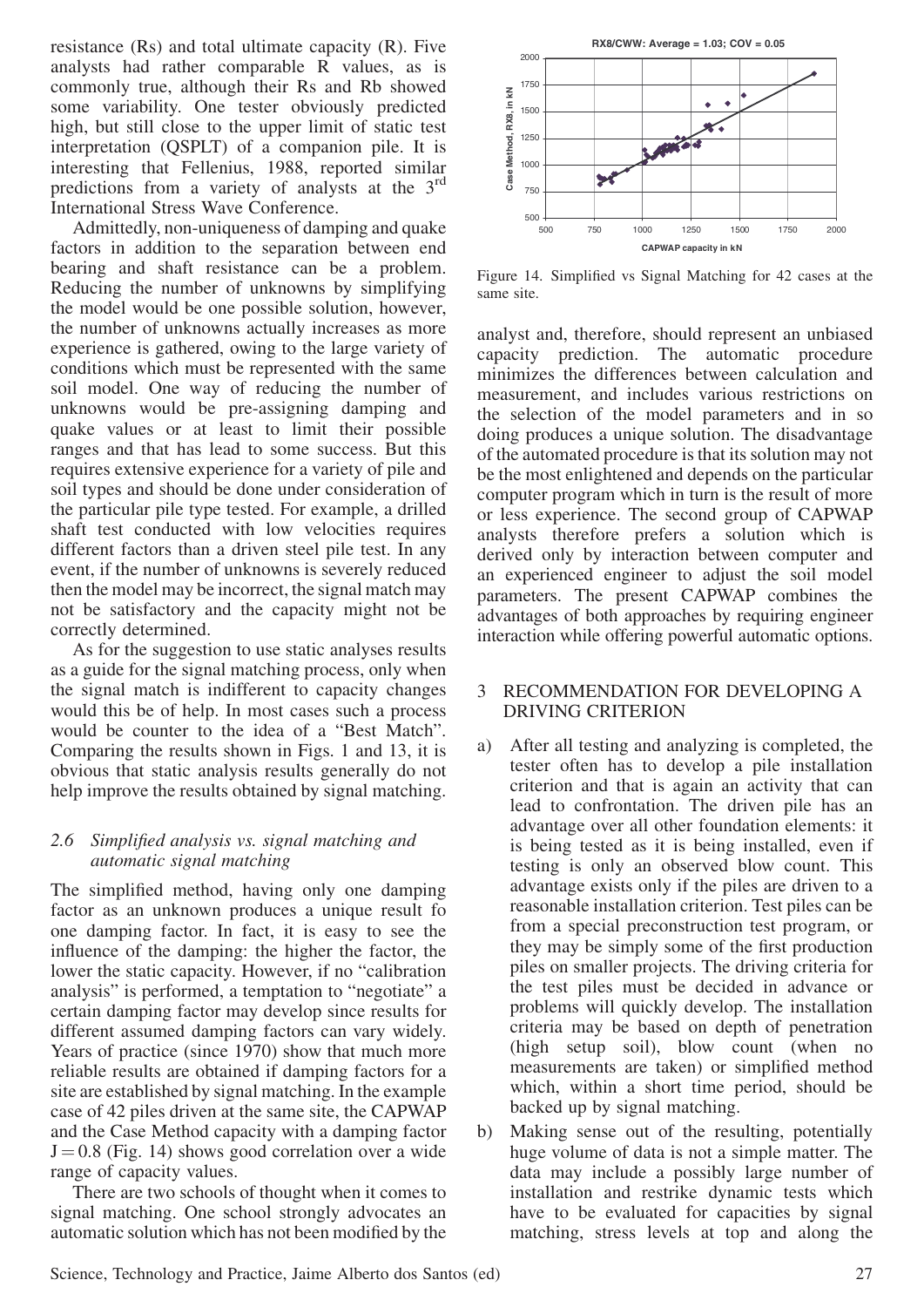pile, the potential for or actual pile damage and the hammer performance. Refined wave equation analyses, based on measured energy and stresses and soil resistance from signal matching, are also sometimes required and these are particularly time consuming.

Unfortunately, the advantage of preconstruction tests is optimal if the production pile driving criterion is issued immediately after testing has been completed. Then the production pile installation can continue without interruption. These considerations lead to construction site pressures for an immediate formulation of a final driving criterion and unhappiness if a later review of the data indicates that the piles did not quite reach the capacity and corrective action may have to be taken. Unhappy clients and/or contractors will definitely blame the tester. Of course, time savings can be realized if a conservative criterion is issued and this may be the preferable solution for small jobs; the test program, therefore, should not exceed the time and effort for the actual foundation installation. However, for larger projects, because of the complexity of the testing and analysis work and potential for large savings, the tester should receive some reasonable time period in which to develop the optimal recommendations to obtain significant savings.

Obviously, the best solution to this time pressure problem is having better testing tools for quick and error proof data processing. Remote monitoring obviously greatly helps, because it allows simultaneous field measurements and office analysis. Alternatively, equipping the field engineer with a broadband internet hook-up also allows for immediate engineering support from the office. In either case an independent result review in real time is then possible.

The proposed driving criterion has the potential for disagreements over several details; one common point of contention is requiring both a minimum blow count per unit penetration (or maximum set for a certain number of blows) and a minimum pile toe penetration. Yet the latter is important when soil setup must provide a major portion of the bearing capacity.

Another point of disagreement is the so-called refusal criterion. The tests may indicate additional capacity at very high blow counts while hammer manufacturers and contractors want to limit blow counts to at most 250 blows/250 mm (1 mm/blow). The benefits and problems caused by a higher criterion have to be clear to all parties. Prolonged pile driving at very high blow counts can lead to costly damage of pile and driving equipment.

#### TESTING AND ANALYSIS RECOMMENDATIONS

The following is a list of recommendations compiled to avoid problems for the pile tester on the site. This

list is neither complete nor unique and should complement what is already contained in testing codes, standards (e.g. ASTM D4945), government specifications or trade association recommendations.

- (a) Hammer, hammer energy setting, cushion: must be chosen for possible capacity activation and safe stresses. An improper hammer may render the test useless. Low energy systems may be safer but not able to prove the required capacity. Slowly rising energies during a restrike may cause capacity losses of the set-up gains before sufficient energy has been generated to activate the required capacity. Thus it is recommended to
	- perform a wave equation analysis prior to the test. The analysis should show that the desired capacity can be mobilized with a set per blow of more than 2.5 mm and tension and compression stresses allowed for driven piles (Hannigan et al., 2006) or the strength of the concrete (bored piles).
	- utilize a cushion which is pre-compressed prior to performing the restrike test,
	- carefully check the hammer-pile alignment,
	- check that the hammer has to be in good working condition (warmed up) or mobilize a special test hammer, for example, when high soil setup generates high shaft resistance.
- (b) Stress and Integrity Control: to avoid problems tester and pile drivers have to communicate during the monitored pile installation. Then
	- if for xx (e.g. 10) consecutive hammer blows tensile or compressive stresses (averaged over the cross section) exceed allowable values, corrective action must be taken,
	- if non-uniform stresses exceed allowable stresses by  $xx\%$  (e.g., 20%), corrective action must be taken,
	- if consistent indications of pile damage with a  $\beta$   $\lt$  xx (e.g. 85: or 15% loss of impedance) become apparent, stop pile driving and take corrective action.
- (c) End-of-drive or Restrike Test: This is a complex issue because of conflicting interests and it should not be left to the tester to make this decision upon arriving at the site. For example, the engineer may prefer a dynamic restrike load test while the contractor would rather require that the pile reaches capacity during the installation. Driving the pile to full capacity eliminates waiting for setup to develop, but may require longer piles. The following are possible scenarios from which to choose:
	- Drive the test pile until the Case Method, with damping factor x, exceeds the required capacity for at least xx (e.g., 20) blows (this implies that experience exists for the soil behavior at this site),
	- Drive the test pile until the maximum Case Method with damping factor x, exceeds  $xx\%$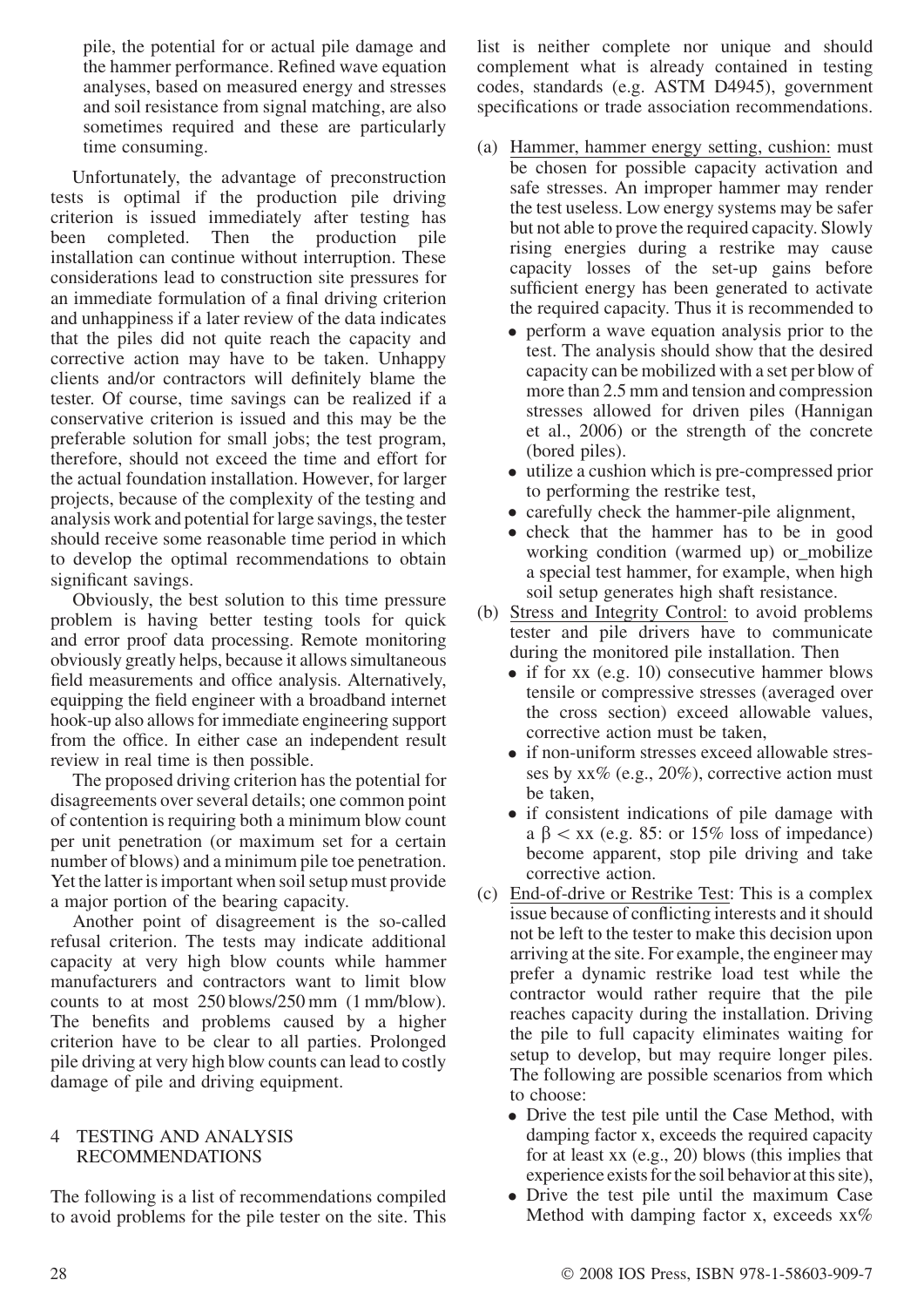(e.g., 90% for granular soil and 66% for cohesive soils) of the required capacity for at least xx (e.g., 20) blows; restrike after xx hours (e.g., 4 hours in sand) or xx days (e.g., 3 to 7 days in cohesive soil) to confirm that the required capacity has been achieved; immediately after the restrike test, analyze the data by signal matching to confirm capacity is adequate (time must be allowed to do the analysis).

- Drive the pile to the wave equation indicated blow count for the required ultimate capacity and take dynamic measurements at least during the last 1 m of pile driving; immediately analyze the EOD data by signal matching and adjust the driving criterion, for example, by performing an updated wave equation analysis; if necessary drive the pile further to achieve the required capacity.
- Drive the test pile to the penetration as calculated by a static analysis based on information from the borings; perform testing at least during the last 1 m of driving; perform restrike tests at least xx days (hours) later and confirm adequate capacity. Modify minimum pile toe penetration or establish a minimum blow count or both.
- (d) Selection of records for analysis: At the end of driving, records are usually consistent as far as hammer energy delivered and bearing capacity and any one of several records may be chosen. For hard driving situations a high energy record should be selected for analysis. When driving into hard rock, the last or, if that is a shot-off blow, the second to last record should be selected for analysis. During restrike testing when the set per blow is less than 2.5 mm, or when testing a bored pile, the transferred energy and therefore also the activated capacity change (usually increase) from blow to blow. At the same time the shaft loses set up capacity. These effects lead to disagreements as to which record to select for analysis, which can be avoided if a procedure is established prior to the test.
	- The dynamically predicted failure load shall be taken from that test blow whose maximum temporary dynamic toe displacement plus the sum of the permanent sets of all previous test blows exceeds the pile diameter divided by 60 (this is recommended when a permanent set is realized under the impacts and shaft and/or toe resistance are sensitive to dynamic action) (Rausche et al., 2008).
	- The dynamically predicted failure load shall be taken as the highest value obtained during the dynamic test. (This is recommended for refusal situations, i.e. a very small pile set).
	- The dynamically predicted failure load shall be taken as an average of the predictions from all blows (except the very first blow) necessary to advance the pile xx mm (e.g. 25 mm). (This is recommended when the set per blow is rela-

tively large and the soil is not very sensitive to dynamic effects).

- (e) Analysis method requirement: Simplified method or signal matching – actually there is no question, for a proper dynamic load test, signal matching has to be done. However, when a large number of piles are tested under comparable soil conditions, only 25 to 50% of the piles need to be analyzed by signal matching for long term bearing capacity.
	- At least  $xx\%$  (e.g., 25%) of the piles tested during installation and  $xx\%$  (e.g., 50%) of the records taken during restrike shall be analyzed by signal matching. The minimum number of signal matching analyses is one for each type of test.
	- The simplified method shall be "calibrated" to match the capacity from signal matching; capacity shall be calculated by this simplified method for all data not analyzed by signal matching.
- (f) Superposition analysis: Activating full capacity generally requires a net displacement of more than 2.5 mm per blow. It may not be possible to activate the total capacity because of either limited hammer energy or because full capacity activation could damage the pile. When the net displacement is less than 2.5 mm per blow during restrike, superposition (e.g., end bearing from the end of drive plus shaft resistance from early restrike blows) may be an acceptable way to calculate the total restrike capacity (Hussein et al., 2002; Stevens, 2000). Where relaxation of the end bearing is a potential problem, superposition should not be allowed. Because of its potential for over prediction, peer review of superposition analyses and results is strongly recommended. The specifications could include the following option.
	- For restrike tests with early sets per blow less than xx (e.g. 2) mm/blow superposition analysis shall be performed and reviewed by an independent, experienced dynamic test engineer.
- (g) Radiation damping analysis: Likins et al. (1996) have shown that the radiation damping model for shaft resistance has the potential for greatly improving the predictions of signal matching. However, thus far no generally acceptable recommendations exist since this option tends to predict higher capacities than standard analyses. The option should be restricted to essentially granular soils (i.e., when the bearing occurs in non-cohesive soils) and pile sets per blow less than 10 mm (blow counts greater than 25 blows/25 cm). The radiation damping option is preferred for bored piles, for driven piles where damping factors would otherwise exceed recommendations, and for piles with sets per blow less than 2 mm (blow counts greater than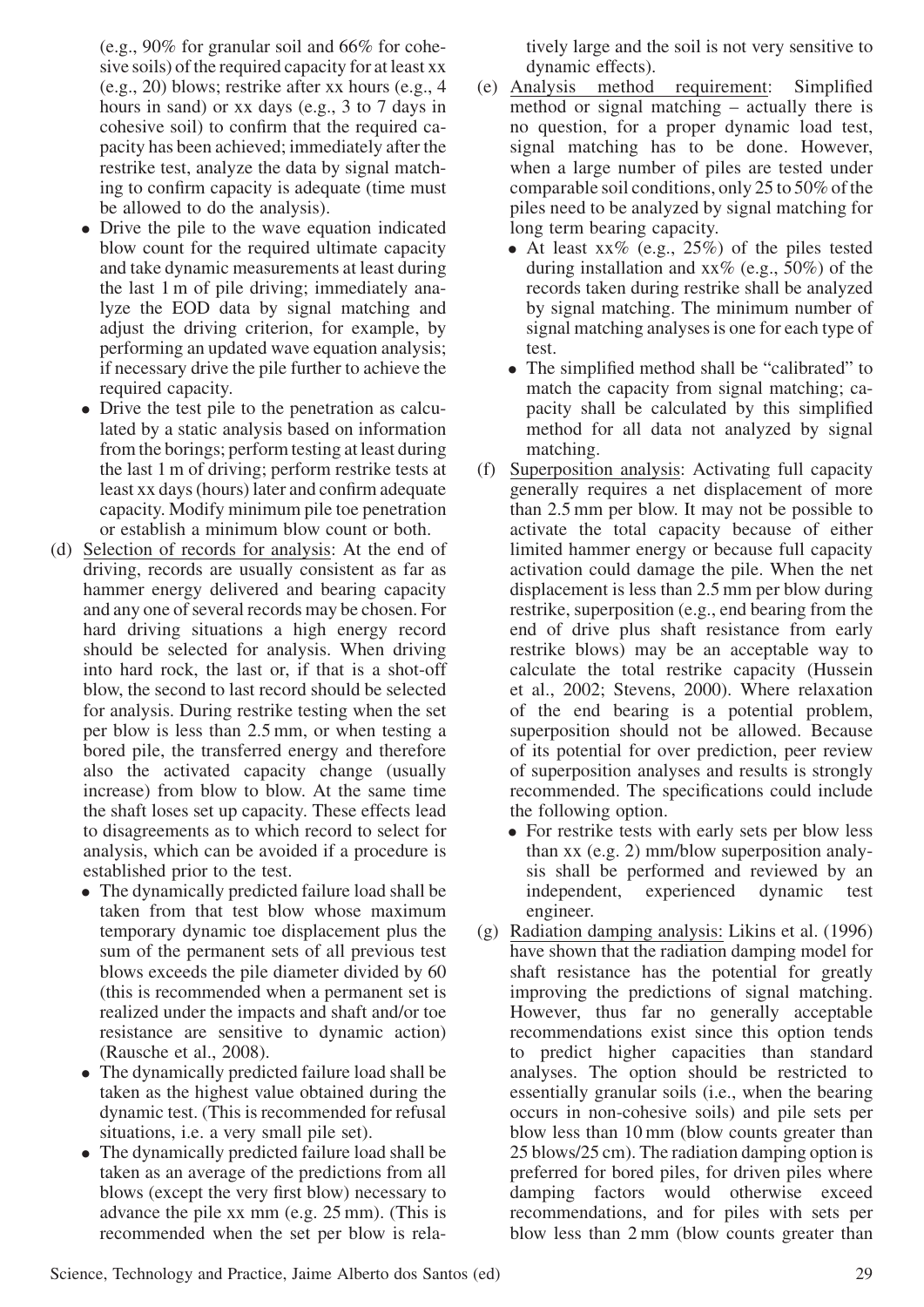125 blows/25 cm). The option may also be reasonable for open profiles (pipes or H-piles) with potentially slipping plugs. Peer review is recommended.

- For records with sets less than xx mm/blow (e.g., 10 mm), signal matching shall be done with shaft radiation damping if failure to do so would raise shaft damping factors above 1.3 s/m.
- (h) Residual stress analysis (RSA): this analysis option is reasonable for long flexible piles with significant shaft resistance. Even for BOR in soils with high setup and low shaft resistance at EOD may RSA provide more realistic answers than the standard analyses. RSA is less advantageous for short piles, particularly short concrete piles. Some clients prefer, and therefore should explicitly require, this analysis type. It may produce a more realistic prediction of resistance distribution, however, it is more time consuming and may require more experience than standard analyses.
	- Signal matching shall (shall not) be done with residual stress analysis option. When residual stress option is used, the negative shaft resistance limit (UN for CAPWAP) has to be at least 0.2.

# 5 OUTLOOK

There is still more that can be done for hardware and software development and also as far as the preparation of the tester for future testing services is concerned. The following are a few suggestions.

# 5.1 Sensors

Wireless sensors are now available, reducing the potential for failure of the main cables. However, better protection of the sensors themselves is not a completely solved problem. Furthermore, anchors in concrete piles are still prone to failure if not properly installed. Both problems could be easily solved with the cooperation of the pile casting and pile driving industry by casting protective recesses with anchors already installed in the test piles or by using leaders with sufficient distance between guides to reduce the likelihood of sensor damage. Under favorable circumstances, force transducer testing, as commonly used in the 1960s and early 70s will be a better solution. A relatively small, ruggedized pile top force transducer would be very a very useful device, particularly for concrete piles.

Another problem is that the industry has been producing hammers that can be operated without cushioning. Just when acceleration measurements became very reliable for cushioned hammers, harder hitting, uncushioned models appeared, generating high frequency, high acceleration (in excess of 10,000 g's) signals which can lead to

electronic and/or mechanical overloads and/or fatigue failure of the sensors. Further ruggedizing of accelerometers for these higher acceleration levels, therefore, has to continue. This development cannot, however, be at the expense of the transducer's electronic stability, in other words, double integration should still lead to accurate velocity results and acceptable displacement measurements.

# 5.2 Processing equipment

The signal conditioning and data processing equipment has reached great maturity and provides the knowledgeable tester with a huge amount of valuable information for each hammer blow. It warns of possible sensor malfunctions, excessive stresses and pile integrity problems and displays numerically and graphically information that is invaluable to the experienced tester. For the less experienced person, some of the available information is beyond their understanding and daily needs. Simplifying the equipment could simplify life for those testers who are involved in only a limited scope of work; results from inexperienced testers should be peer reviewed by those with more experience.

# 5.3 Software

The foregoing discussion on signal matching clearly suggests that the best solution would be an automated analysis which can reliably be used for standard tasks. Additionally, it would help, if the software were able to automatically recognize pile model problems such as caused by cracks, plugging, non-uniformities (particularly for drilled shafts), soil model difficulties as with radiation damping, highly plastic soil types which do not follow the elasto-plastic static and linearly viscous soil model. Other complex issues include the need for a more reliable extrapolation from tests with insufficient energy/pile top force to ultimate capacity, a better understanding of the influence of hammer type, energy, and blow rate on capacity reduction due to pile driving, and developing a better procedure for calculating plugged end bearing static resistance from dynamic tests. Many of these non-standard issues cannot be dealt with by testers with a limited experience base and meeting these research and development goals will require substantial additional time and effort.

## 5.4 Tester and other participants

As hardware and software become more and more sophisticated, the testers have to be able to take advantage of these developments. This means for

• The pile tester: Dynamic pile testing provides an exciting and challenging opportunity with great job satisfaction, but it requires personal involvement and commitment. The tester, therefore has to tolerate occasionally rough site conditions. The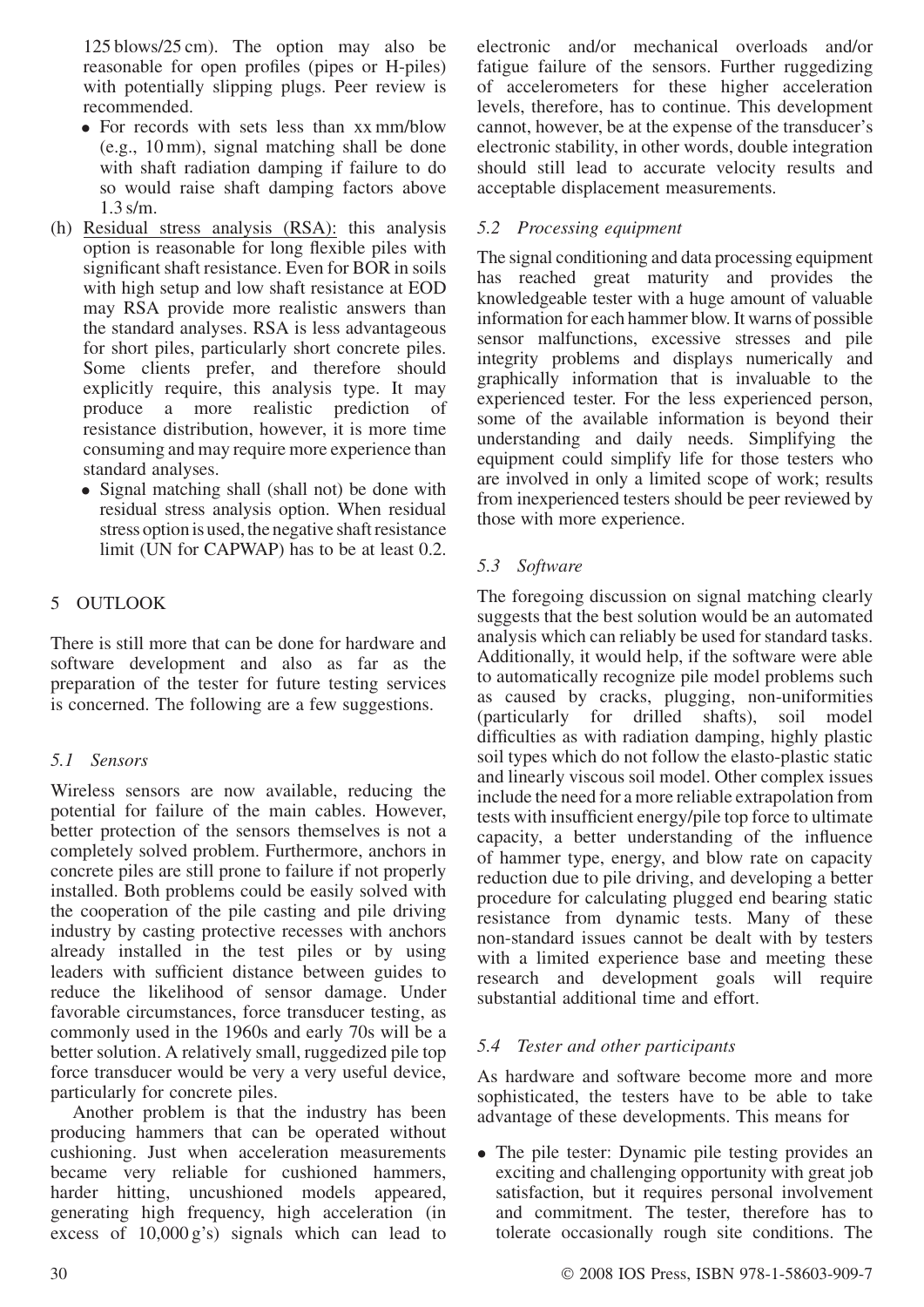tester should review the pile installation and testing specifications carefully and if they are incomplete, address areas of concern prior to beginning the test. The tester should understand the stress wave theory on which the dynamic testing results are based, the pile material limitations, the hammer's operating principle, the projects and the site and soil conditions. Also the tester should come to the site well prepared, be attentive and accommodating on site. Asking colleagues for support and peer review is not a sign of inexperience, but quite the opposite, it shows that the tester understands the complexities of the job. Above all, be safe.

- The testing house management: understand the requirements and pressures that are put on the tester. Create a reasonable working environment and do not separate the field work from the office work. For the tester it is important to realize the challenges of the analysis and the analyst has to have a thorough understanding of the field work. Provide sufficient time for the tester to produce the project report in a timely manner. Do not promise immediate results if they cannot be properly reviewed. Do not require excessive working and travel times from your tester. Tired testers do not perform well and pose a safety problem. Provide for peer review.
- The specification writer: be clear as to what goals you want to achieve with the test. This paper has pointed out a number of problems that can be avoided with proper test specifications and preparation. Include an allowance for peer review if conditions are expected to be complex. Require that the tester issues the report directly to the owner or its representative, and preferably be retained by them to avoid pressure from the contractor. Include in the specifications what level of certification or experience, if any, is required for the testing house.
- The owner: dynamic pile testing provides quality assurance and quality control at very reasonable costs, and therefore helps improve the value of the foundation. Measurements provide solid answers which reduce risk, and provide solutions to installation problems. However, the testing service cannot be "cheap". Selection of testing houses solely on cost comparison is an invitation to shortcuts and improper conclusions by inexperienced or unknowledgeable testers. Properly done by experienced engineers, substantial savings in foundation cost can be realized. The lowest total cost of a foundation does not come from eliminating testing costs, but rather by increasing the testing to optimize the foundation for the applied loads.

# 6 SUMMARY

This paper described some of the problems which face the dynamic pile tester and analyst. It was shown that both field work and analysis pose challenges. The current models include dynamic resistance parameters which are not easily defined by standard soil tests because they even vary in the same soil strata. Toe resistance parameters display a greater scatter and require more research than the relatively stable shaft parameters.

The evaluation of measurements by signal matching is the preferred and most reliable method for capacity assessment. Lack of uniqueness is less of a problem than the proper selection of options and careful and objective analysis execution. Peer review is recommended in difficult situations.

During monitoring, stress control, damage detection and pile bearing capacity assessment are challenges even for the experienced tester. Sufficient time should be allowed to properly evaluate the results. It may be better to collect less data and do a careful evaluation than generate a lot of information and limit resources for analysis. Dynamic load testing needs careful preparation. The tester cannot be expected to produce reliable results under impossible conditions such as poor pile material properties, insufficient loading devices, short waiting times etc.

While the equipment and software has reached a high degree of sophistication, further development is recommended to simplify the testing and analysis process, thereby reducing the possibility for errors.

Last but not least, the construction industry will benefit the most from this technology if good communication is maintained between all construction professionals concerned and the pile tester before, during and after the deep foundation project.

## **REFERENCES**

- ASTM (2000). Standard D4945 "Standard Test Method for High-Strain Dynamic Testing of Piles." ASTM Int.., West Conshohocken, PA, www.astm.org, USA.
- Beim G., and Likins, G. (2008). "Worldwide dynamic foundation testing codes and standards", Proc. of the 8th Int. Conf. on the Application of Stress Wave Theory to Piles, Lisbon, Portugal.
- Duzceer, R. and Saglamer, A. (2002). "Evaluation of Pile Load Test Results", Proc. of the 9th Int. Conf. on Piling and Deep Foundations, Deep Foundations Institute, Nice France.
- Fellenius, B. (1980). "The analysis of results from routine pile load tests", Ground Engineering, Foundation Publication Ltd, Vol. 13, No. 6, pp 19–31.
- Fellenius, B. (1988). "Variation of CAPWAP results as a function of the operator." Proc. of the 3rd Int. Conf. on the Application of Stress Wave Theory to Piles, B. Fellenius editor, Ottawa, Canada, pp 814–825.
- Gibson G.C., and Coyle, H.M. (1968). "Soil damping constants related to common soil properties in sands and clays." Research Report No. 125-1, Texas Transportation Institute, Texas A&M University, College Station, TX.
- Hannigan, P., Goble, G., Likins, G., and Rausche, F. (2006). "Design and Construction of Driven Pile Foundations", Publication No. FHWA NHI -05-042. National Highway Institute, U.S. Dept of Transportation, Washington, D.C., USA.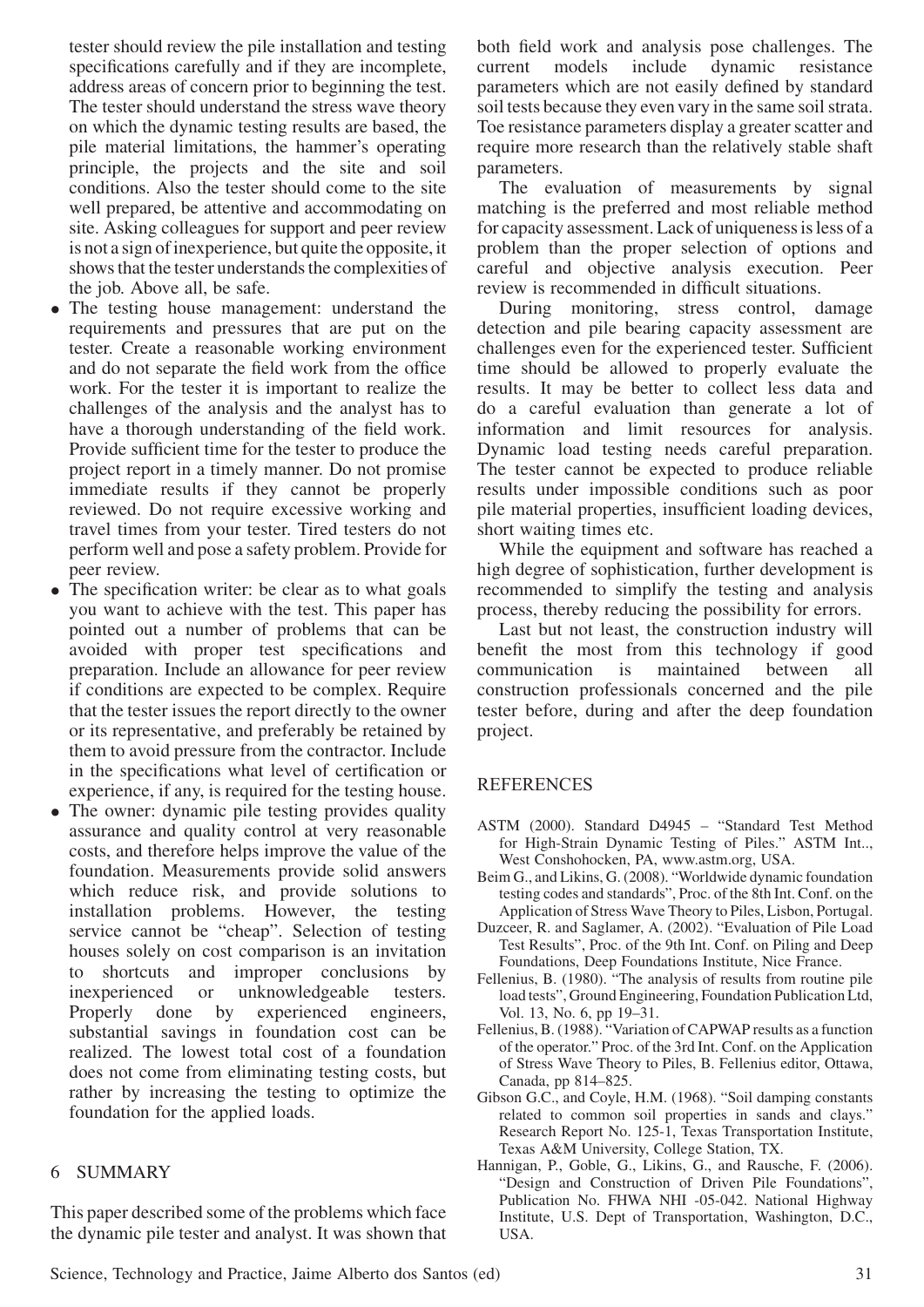- Hussein, M. Sharp, M., and Knight, W. (2002). "The Use of Superposition for Evaluating Pile Capacity", ASCE Geotechnical Special Publication No. 116: Deep Foundations 2002, An International Perspective on Theory, Design, Construction, and Performance – edited by M.W. O'Neill and F.C. Townsend, pp. 6–21.
- Likins, G. E., Rausche, F., Thendean, G., Svinkin, M. (1996). "CAPWAP Correlation Studies", Fifth International Conference on the Application of Stress-wave Theory to Piles (STRESSWAVE '96): Orlando, FL, USA. pp 447–464.
- Likins, G., and Rausche F. (2004). "Correlation of CAPWAP with static load tests", Proceedings, 7th Int. Conf. on the Application of Stress-Wave Theory on Piles, Petaling Jaya, Malaysia. pp 153–165.
- Likins, G., Piscsalko, G., Rausche, F., Hussein, M.H. (2004b). "Monitoring Quality Assurance for Deep Foundations". Current Practices and Future Trends in Deep Foundations, Geotechnical Special Publication No. 125, DiMaggio, J. A., and Hussein, M. H., Eds, American Society of Civil Engineers: Reston, VA, USA, pp 222–238.
- Likins, G., Piscsalko, G., and Rausche, F. (2008a). "PDATesting, 2008 State of the Art", Proc. of the 8th Int. Conf. on the Application of Stress Wave Theory to Piles, Lisbon, Portugal.
- Likins, G. and Rausche, F. (2008b). "What establishes a good pile test", Proc. of the 8th Int. Conf. on the Application of Stress Wave Theory to Piles, Lisbon, Portugal.
- PDI, Pile Dynamics, Inc. (2006). CAPWAP Manual, Cleveland, Ohio, USA; www.pile.com.
- PDI, Pile Dynamics, Inc. (2005). GRLWEAP Manual, Cleveland, Ohio, USA; www.pile.com.
- Randolph, M., F., and Deeks, A., J. (1992). "Keynote lecture: Dynamic and static soil models for axial pile response." Proc. of the 4th Int. Conf. on the Application of Stress Wave Theory to Piles, The Hague, Netherlands, pp 3–14.
- Rausche, F., Likins, G., Hussein, M. (2008). "Analysis of Post-Installation Dynamic Load Test Data for Capacity Evaluation of Deep Foundations." ASCE Geotechnical Special Publication No. 180: From Research to Practice in Geotechnical Engineering, edited by J. E., Laier, D.K. Crapps and M. H. Hussein, pp 312–330.
- Salgado, R. (2008). The Engineering of Foundations, Chapter 14; McGraw-Hill, New York, NY 10020, USA.
- Stevens, R. F. (2000). "Pile Acceptance Based on Combined CAPWAP Analyses", Proc. of the 6th Int. Conf. on the Application of Stresswave Theory to Piles, edited by S. Niyama and J. Beim, A.A. Balkema Publishers, Rotterdam, The Netherlands, pp. 17–27.
- Viana da Fonseca, A. and Santos, J.A. (2003). "International prediction event on the behavior of bored, CFA and driven piles in CEFEUP/ISC'2 experimental site – 2003". Final Report, Instituto Superior Técnico of the Technical University of Lisbon and the Faculty of Engineering of the University of Porto, Portugal.